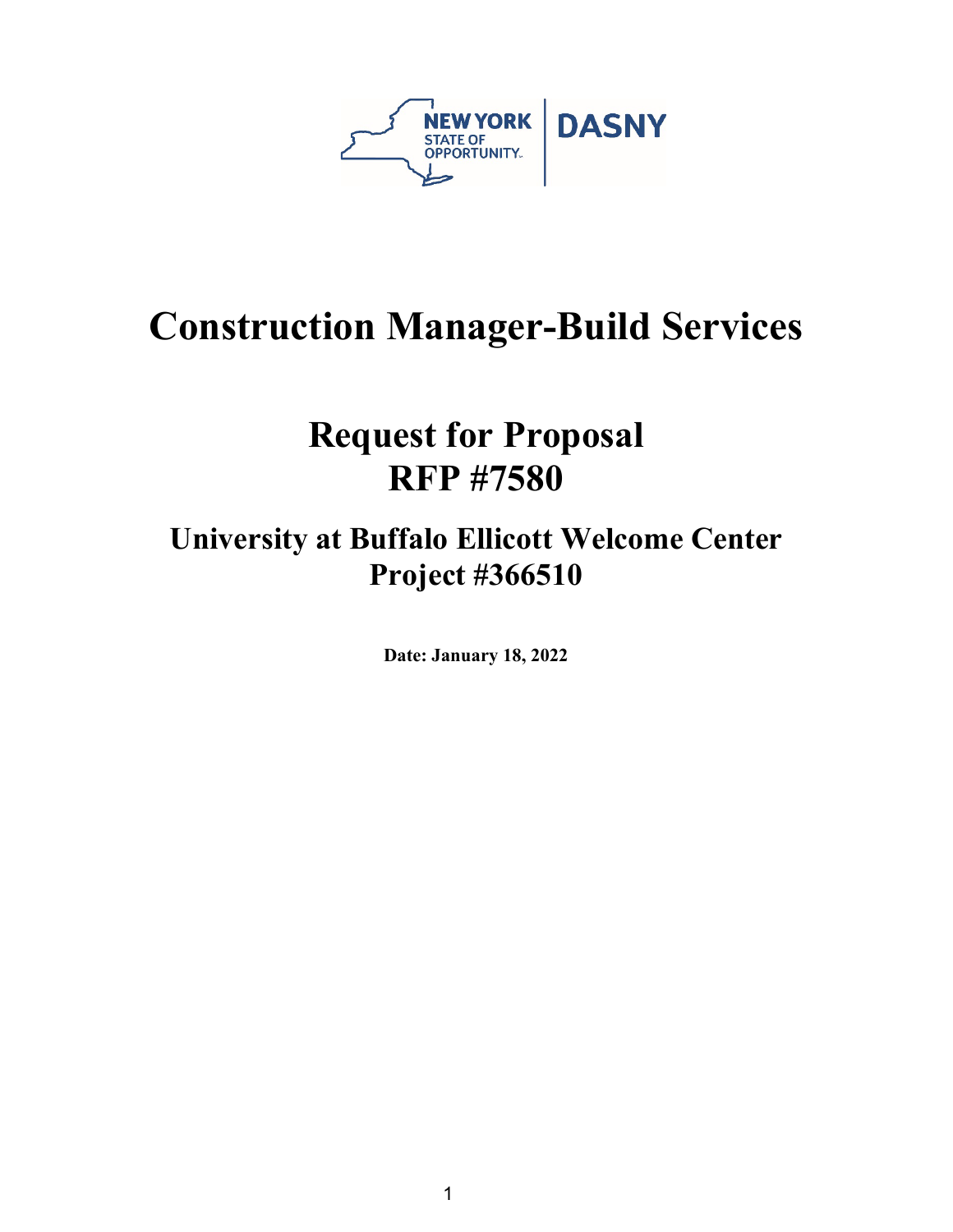| <b>Section Number</b>                                         | Page No. |
|---------------------------------------------------------------|----------|
|                                                               |          |
|                                                               |          |
|                                                               |          |
|                                                               |          |
|                                                               |          |
|                                                               |          |
|                                                               |          |
|                                                               |          |
|                                                               |          |
|                                                               |          |
|                                                               |          |
|                                                               |          |
| Attachments:                                                  |          |
| <b>DASNY Contract – Pre-Construction Phase Services</b><br>a. |          |
| <b>DASNY Contract – Construction Phase Services</b><br>b.     |          |
| <b>General Conditions for Construction</b><br>$\mathbf{c}$ .  |          |
| Sample General Requirements for Construction<br>d.            |          |

- e. Omnibus Certification
- f. W-9 Form
- g. Classification and Rate Form
- h. DASNY Multiplier Form
- i. Sample Insurance Certificate & Requirements
- j. Utilization Plan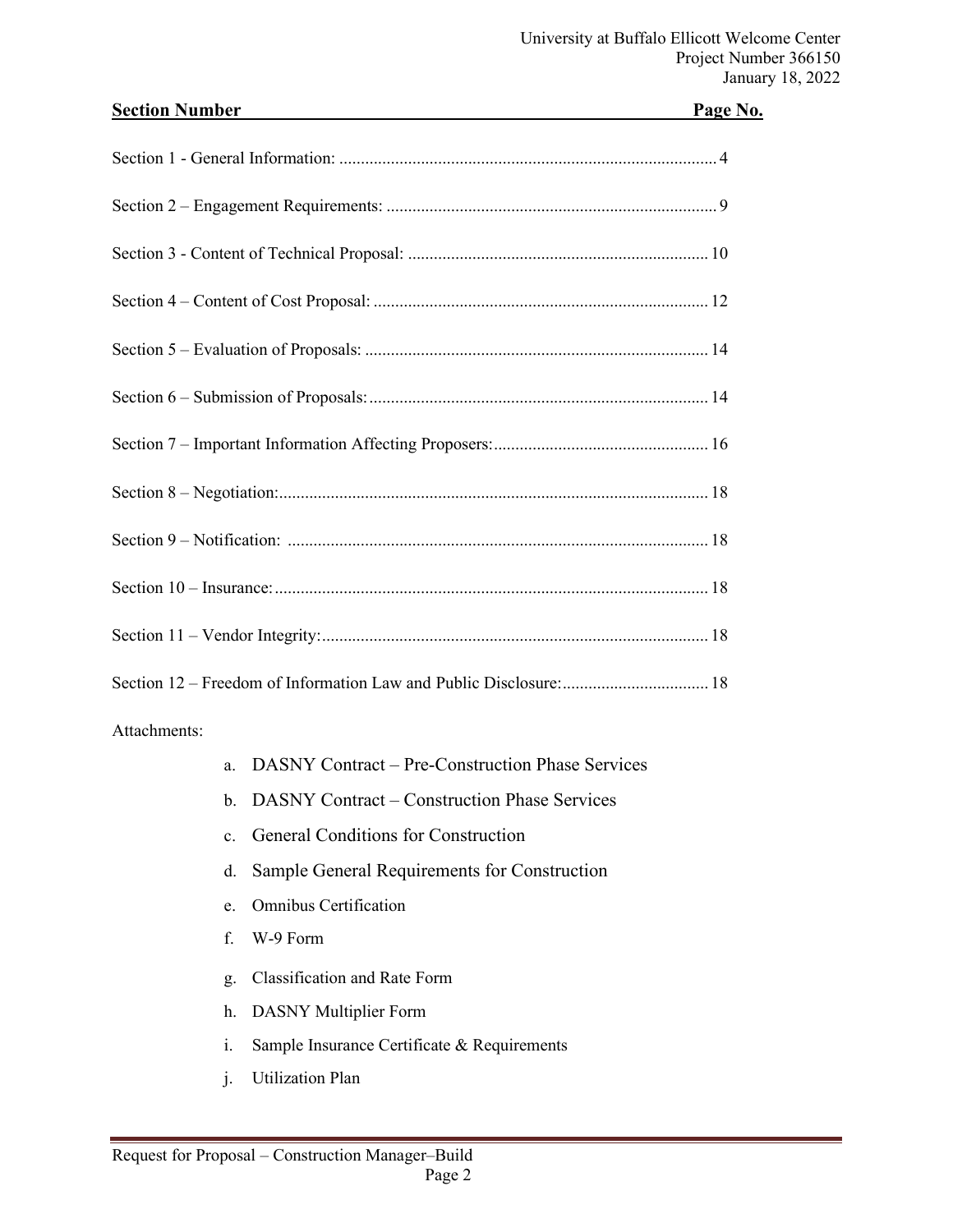- k. Utilization Plan Scope Verification Form
- l. Diversity Questionnaire
- m. Use of Service-Disabled Veteran-Owned Business Enterprises Plan
- n. Preliminary Concept Renderings
- o. Campus Map
- p. DASNY Visitor COVID-19 Screening Questionnaire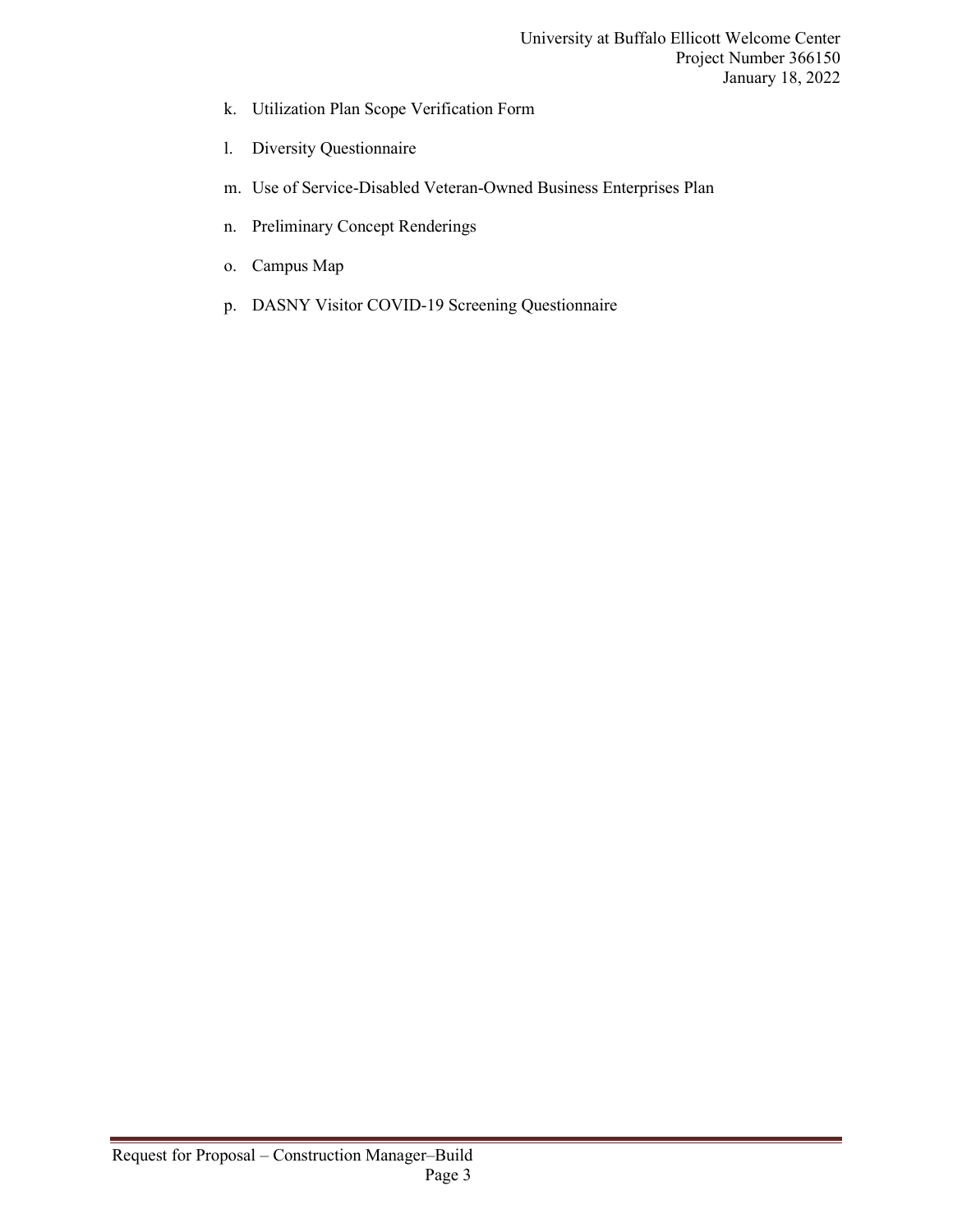#### **Section 1 - General Information**

# **1.1 – Background:**

The Dormitory Authority State of New York ("DASNY") is a public benefit corporation of the State of New York empowered by Titles 4 and 4-B of the Public Authorities Law (the "Act"), to provide design and project management services, and to issue bonds, notes, and other obligations, for a variety of public purposes. Under the Act, DASNY provides design, construction, and financing of capital facilities for the State University of New York, the City University of New York; and other State and local governmental entities, as well as a wide variety of other not-for-profit organizations specifically described in the Act.

# **1.2 – Introduction to University at Buffalo; the State University of New York (UB):**

The University at Buffalo (UB) is a premier, research-intensive public university and the largest in the 64 campus SUNY system. UB serves more than 32,000 students and is comprised of three campuses: North Campus, South Campus, and Downtown Campus. The Ellicott Complex is UB's largest housing complex and is located at the North Campus. The Complex houses approximately 3,200 students and is divided into six quads.

UB's Campus Living oversees the student housing program operation. It is critical for design and implementation of the Ellicott Welcome Center project to align with Campus Living's Vision, Mission, and Values.

# Vision:

To be the Benchmark for a World Class Student Housing Program

#### Mission:

Inclusive Residential Communities. Personal Growth and Learning, Every Day, for Every One.

#### Values:

| Inclusion | Creating a community that welcomes and celebrates every student, staff and guest<br>with all of their diverse identities, beliefs and ways of thinking. |
|-----------|---------------------------------------------------------------------------------------------------------------------------------------------------------|
| Learning  | Cultivating an environment for all students and staff to expand their<br>knowledge through exploration and engagement.                                  |
| Safety    | Foster an environment that protects the community's physical, personal<br>(psychological, sociological), technological and economic well-being.         |
| Integrity | Demonstrating honesty, reliability, trustworthiness and ethical behavior in<br>all we do.                                                               |

# **1.3 – Project Background:**

The Ellicott Complex was completed in 1974 as a unique structure designed to house students, Campus Living staff, educational space, and food service. As the University has grown and student needs have changed, there is a recognized need to update functional spaces within the complex.

In recent years, students and staff have identified concerns with the means by which pedestrians enter the complex and the sense of community that exists within. The natural pedestrian pathway from the academic spine into the complex brings pedestrians through a non-descript set of doors at the south façade of the Fargo Quad, leading into a dark window-less corridor. Currently, the Fargo Quad first floor is occupied by "back of house" administrative offices for dining services. Once inside this corridor, access to food service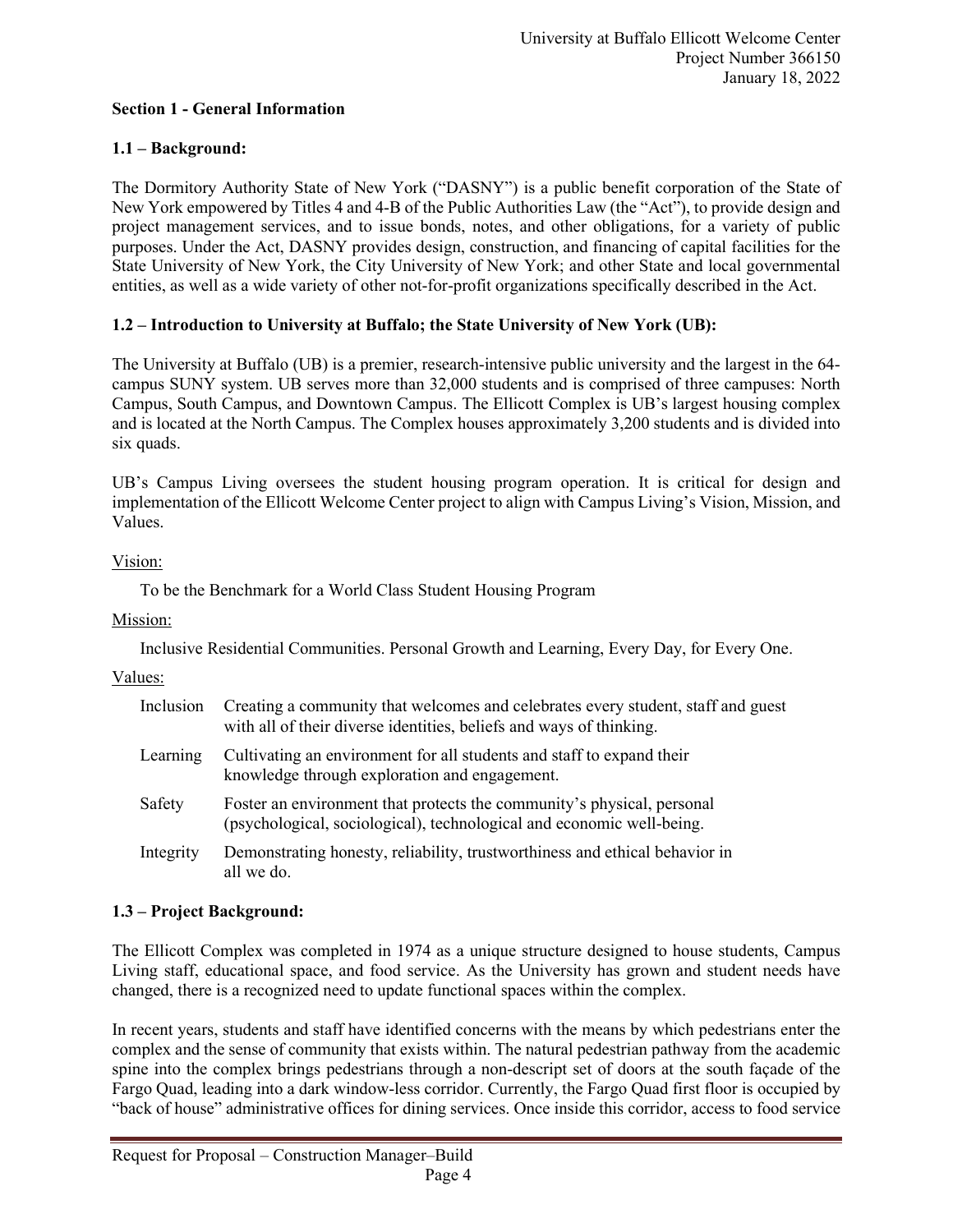and residential areas or Campus Living support staff is not evident. To access the plaza level, an exterior stair adjacent to the south façade exists, though a pathway to this stair is not evident as one approaches the building.

Currently, Campus Living office space is dispersed throughout the complex, which makes student interaction with this staff challenging. There is a recognized need to place key staff members in a central location where students can easily locate and interact with them. Another recurring comment is the need for larger gathering and lounge space where social interaction and community building could be fostered.

In 2019, Trudeau Architects was engaged to study these concerns and identify means by which the University could improve the look and feel of the Complex. One focus of the study was to address this area on the south side of Fargo Quad that had evolved into the "Front Door" from a functional standpoint, identifying how this could be reimagined into a focal point for the Complex. This reimagined front door would welcome pedestrians into the Complex, clarify wayfinding into and through the area, and bring other functions such as Campus Living support staff to this hub where they can more directly engage with students.

The vision is to provide a distinct entrance, with canopy, exterior gathering spaces and clearly marked pedestrian pathways to guide one into the space. Once inside, various gathering areas, office spaces and a small marketplace would be found on the first floor. The plaza deck would be opened to provide daylighting and visual access between floors, and a new interior stair would provide direct pedestrian access between these two primary levels of the complex.

Preliminary concept renderings developed by the selected Design Professional, Mach Architecture, are included as Attachment (n.). The renderings are provided for information only. Programmatic space will be confirmed during design and alternate concepts could be considered.

# **1.4 – Purpose and Project Overview:**

DASNY seeks proposals from Construction Managers to provide, professional construction management services during the design and construction of the University at Buffalo Ellicott Welcome Center project using a Construction Manager-Build ("CM-Build") project delivery method.

The project includes the renovation of approximately 24,000 sf of existing interior space and exterior plaza space at the Ellicott Complex with an estimated construction value of \$12,000,000. The renovation will enhance the façade, exterior space, and interior wayfinding experience at the South side of the Fargo Quad to create a proper gateway from the academic spine into the residential Ellicott Complex. On the exterior, the project will consist of construction of a new canopy, exterior stairs to the plaza level, and enclosing a portion of the plaza level for circulation and gathering spaces. On the interior, the project will add a defined circulation path through the first level, onto the plaza level and will feature new Campus Living office space, various lounge areas, and a small marketplace.

The project is to be carried out in phases and within a year-round, 24/7 occupied facility. Delivery is to include temporary access/exit from the complex during various phases so as to not impede pedestrian and/or vehicular traffic.

A CM-Build project delivery method is similar to a Construction Manager-at-Risk project delivery method, in that the Construction Manager is involved during the design phase of the project, procures the construction phase trade contracts, and manages the construction phase of the project. However, in a CM-Build delivery method, a Guaranteed Maximum Price is not provided prior to bidding the trade packages,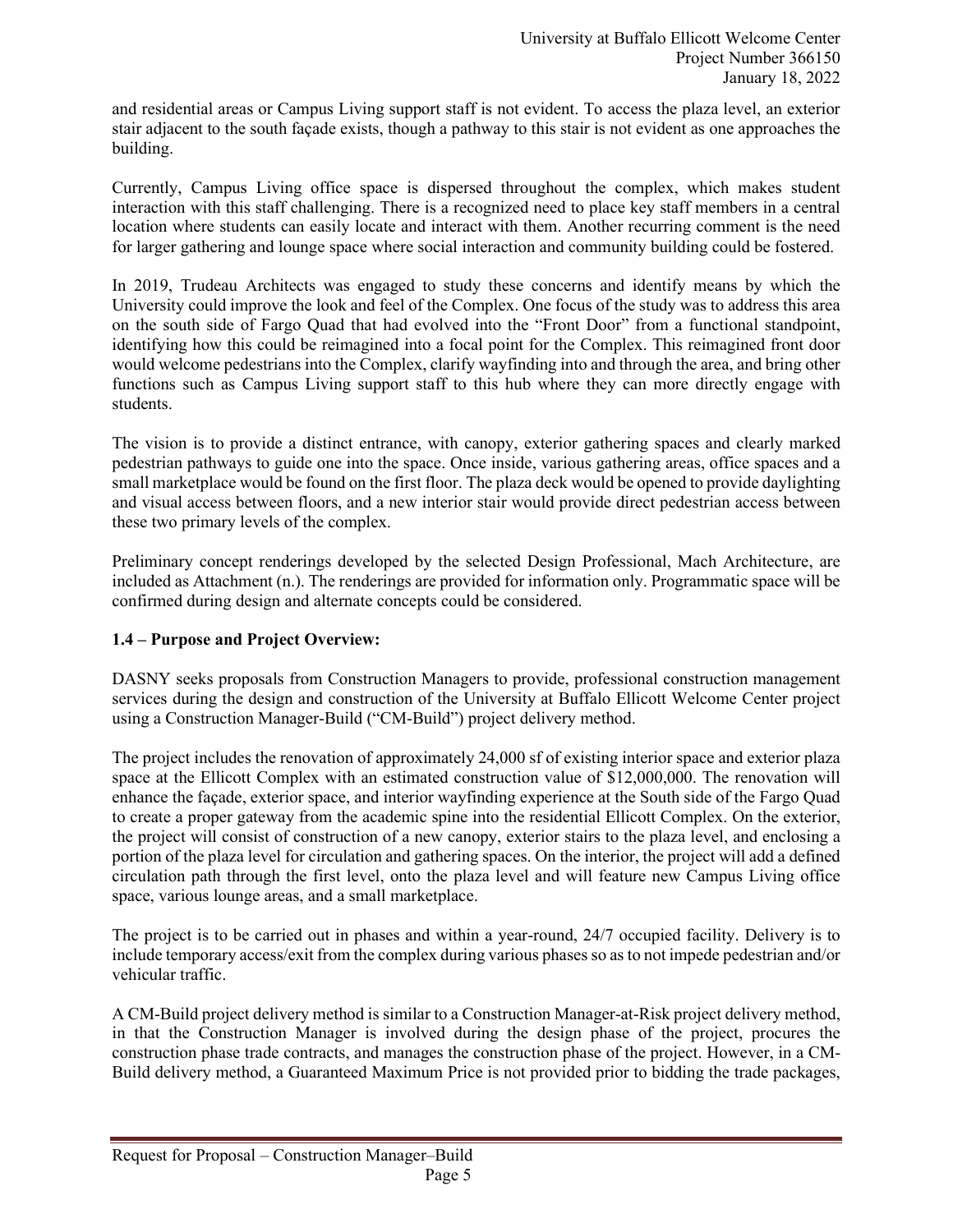rather a Maximum Contract Price ("MCP")<sup>[1](#page-5-0)</sup> is established after the Construction Manager receives the trade bid packages. The CM-Build Contractor (hereinafter referred to as the "Construction Manager" or "CM") is a Construction Manager who will contract with DASNY to submit an MCP.

Services will be performed and executed in two separate contracts: Pre-Construction Contract and Construction Contract (Attachments a. and b.). Costs associated with General Conditions Work Items will be included as part of the Construction Contract and will include but are not limited to the items listed in Appendix B of the attached sample Construction Contract. DASNY's standard General Conditions for Construction will apply to all Construction Work.

Pre-Construction phase services are anticipated to commence starting at or during the 30% Schematic Design phase of the project. The CM will be an integral member of the Project Team, consisting of representatives from the Owner, the Design Professional, and other consultants, as required. The Owner will manage the Design Professional. Generally, it will be the responsibility of the CM to integrate the design and construction phases, utilizing their skills and knowledge of general contracting to develop schedules, prepare detailed project construction estimates, study labor conditions, and in any other way deemed necessary, to contribute to the development of the project during the Pre-Construction Phase. Upon selection of the CM by the Owner, the Pre-Construction phase contract will authorize the CM to provide Pre-Construction Phase services only, including without limitation the provision of an MCP for the final completion of the Project by the CM. Provisions may be made for early bid packages which are identified during the Pre-Construction contract should the need arise.

At the end of the Pre-Construction Phase, and in accordance with the terms and conditions of this RFP, the Owner will execute a Construction Contract. Construction phase services will include the award and management of numerous principal and specialty trade contracts(previously bid during the pre-construction phase) to provide the actual construction of the Project, as well as the award and management of general conditions work items (i.e. site security, temporary utilities, etc.). The Construction Contract will be based on the accepted MCP that was developed as part of the pre-construction contract. During the construction phase, the CM will be responsible for completing the construction of the project within the MCP by providing all necessary construction services through Trade Contractors selected as hereinafter provided.

The substantial completion date for this project is August 1, 2024. Liquidated damages will be assessed in the amount of \$7,500.00 per day for each and every calendar day that the CM fails to complete within this timeframe.

#### **1.5 – Sustainability:**

#### DASNY Policy:

DASNY promotes and supports sustainable design approaches and construction practices. Our internal processes shall facilitate integrated design and recognition of sustainable opportunities in every project, regardless of size or complexity, using all the tools available to us.

The intent of this policy is to ensure the design and construction teams, in support of NYS goals for sustainability, resiliency and energy efficiency, establish clear sustainable goals for the project, work toward those goals, produce documentation confirming the goals have been achieved, and that the project remains within the established budget and programmatic parameters that make up the project description.

<span id="page-5-0"></span><sup>&</sup>lt;sup>1</sup> MAXIMUM CONTRACT PRICE (MCP) is the amount the OWNER has agreed to pay the CM for the costs of the project subject to the terms of the Construction Phase Contract, including all construction costs, and all other projected costs including, the CM's fees, the CM's MCP contingency and the General Conditions Cost.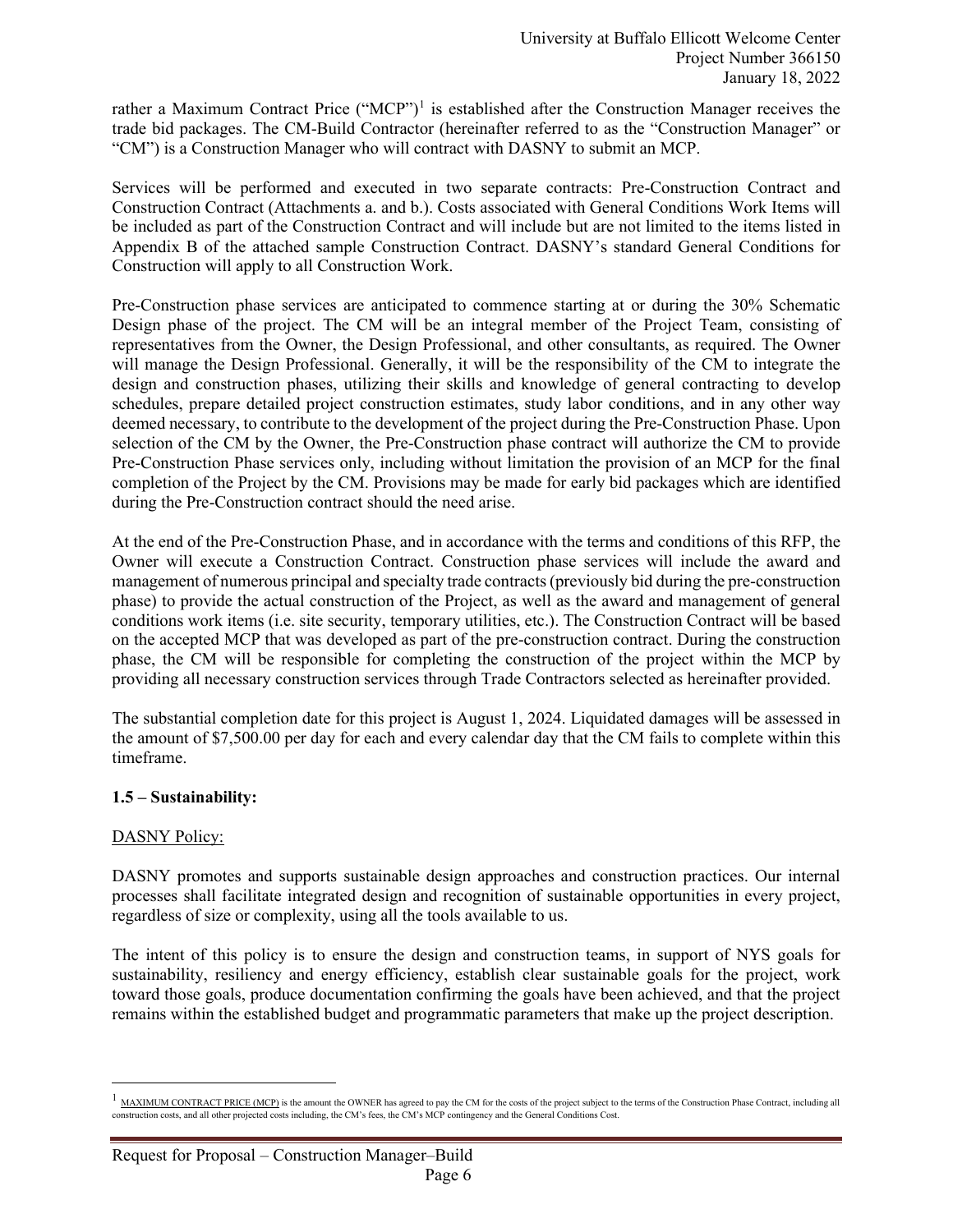#### SUNY's Program Directive IB-2 Net Zero Carbon New Buildings and Deep Energy Retrofits of Existing Buildings:

In concert with the SUNY Chancellor's call for renovation projects to advance SUNY's energy and carbon reduction goals and NYS's Climate Leadership and Community Protection Act (CLCPA), the Design team will need to comply with the requirements of the current version of Directive 1B-2 for Partial Building Renovations.

# UB's Program Directive:

The University at Buffalo (UB) is working to find solutions to the global challenges we face through their research and empower the next generation of change agents through their teaching. This foundation further leverages ten core carbon reduction strategies that form the backbone of UB's climate action plan.

These ten strategies are:

- 1. Implement a phased carbon pricing system across the University
- 2. Source 100% of electricity from renewable sources by 2025
- 3. Electrify 100% of the University's fleet vehicles
- 4. Establish a zero-carbon heating and cooling strategy for North, South, and Downtown Central Plants
- 5. Achieve zero waste across all university material streams
- 6. Attain a 30% reduction in building energy use through conservation measures
- 7. Create zero carbon commuting pathways for student, faculty and staff
- 8. Quantify the carbon impact of our university's food system by 2021 and set goals to half that by 2030
- 9. Purchase offsets to achieve climate neutrality with greatest local impact
- 10. Craft cutting-edge climate action analysis metrics and continuous improvement system

The sustainability efforts at UB are guided by a collection of plans and assessment systems. The project may make use of guidance and rating systems such as LEED, Fitwell, WELL, Passive House, and Living Building Challenge, in full or in principle, to support this focus.

# **1.6 – The Contract:**

Attached to this RFP as Attachments (a.) and  $(b.)^2$  $(b.)^2$  are the forms of the Contract for the CM-Build Work DASNY proposes be executed between the selected Proposer and DASNY. It is the expectation that the attached forms of the Contract will be used, however, if the Proposer has any questions, comments, requests, exceptions, or objections (collectively, "objections") to the Contract, they shall be set forth in writing, in Section 3, Tab 4 of the Proposal, for DASNY's review and consideration. Any objections raised by a Proposer must be commercially reasonable. The nature of any such objections will be among the criteria used by DASNY in determining the selected Proposer. If DASNY believes, in its sole and absolute discretion, that any objections raised by a Proposer are commercially unreasonable, DASNY may reject such Proposer's Proposal. Failure to submit such questions, comments, requests, or exceptions prior to selection of the selected Proposer will constitute a waiver of those issues by the Proposer. All provisions of the Contract that have not been objected to by a Proposer shall be deemed accepted and agreed to by such Proposer. DASNY may, at any time during the Evaluation Period and in its sole and absolute discretion, modify, amend, or change the terms and provisions of the Contract.

The selected Proposer must enter into the Contract with DASNY in substantially the same form and substance as Attachments (a.) and (b.), subject to any modifications that DASNY and the selected Proposer shall agree to in accordance with the terms of the Contract, within fourteen (14) days after receiving notice

<span id="page-6-0"></span><sup>&</sup>lt;sup>2</sup> Note: The forms of Contract that are attached as part of this RFP are representative samples of the terms and conditions that the CM should expect to execute, but are subject to change. In its sole and absolute discretion, DASNY may modify, amend, or change the terms and provisions of the Contracts as may be required.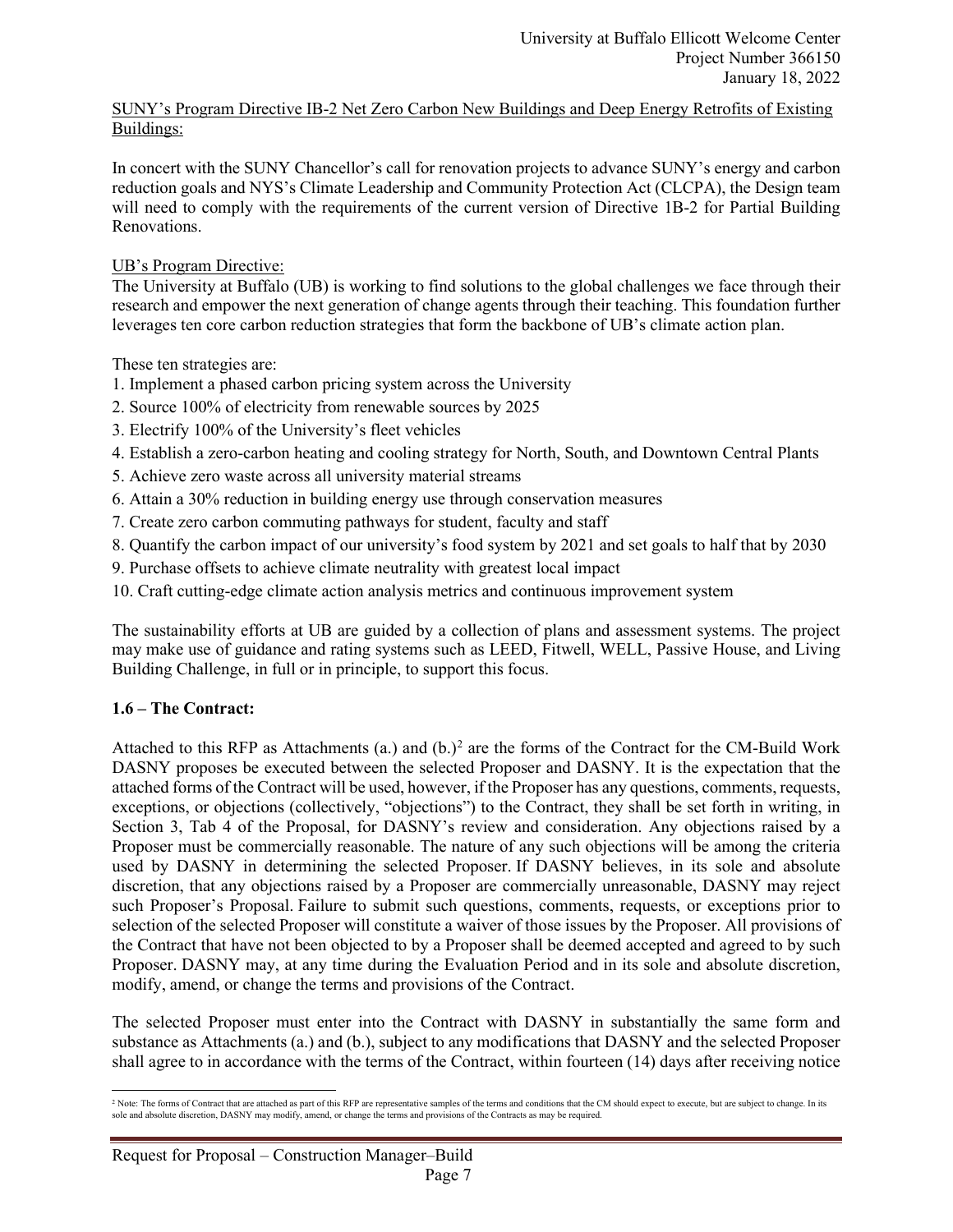that it has been selected as the successful Proposer. DASNY, in its sole discretion, may extend this period an additional thirty (30) days. DASNY may select a different Proposer if the initially selected Proposer does not sign the Contract with DASNY by the end of the fourteen (14)-day or extended period.

DASNY reserves the right to negotiate terms and conditions at all times prior to execution of the Contract. Nothing limits DASNY's right, before its selection of the selected Proposer, to engage in discussions or negotiations with any or all Proposers, relating to the proposed terms of the Contract or the substance of any Proposal submitted in response to this RFP.

# **1.7 – Key Events and Dates:**

| Event                                         | Date                  |
|-----------------------------------------------|-----------------------|
| Issuance of RFP                               | 1/18/2022             |
| Pre-Proposal Meeting/Site Visit*              | $1/25/2022$ (1:00 PM) |
| Deadline for RFP Questions                    | $2/01/2022$ (5:00 PM) |
| Post Responses to RFP Questions               | 2/04/2022             |
| Proposal Due Date                             | $2/18/2022$ (3:00 PM) |
| Interviews/Presentations (not earlier than)** | 3/14/2022             |
| Notice of Award                               | 4/01/2022             |

**\*A Pre-Proposal Meeting will be held at University at Buffalo, Greiner Hall, Classroom C, Room 134C on Tuesday, January 25, 2022 at 1:00 PM.** A campus map as well as a COVID Screening form are included as attachments (o.) and (p.) to this RFP.

The purpose of the Pre-Proposal Meeting is to describe the project, goals, and to answer any questions presented by the consultants. Representatives of DASNY and the University at Buffalo will be available to answer questions regarding this RFP. Immediately following the meeting, a tour of the project site will be conducted.

Due to COVID-19, only one (1) staff member from each team will be permitted to join the meeting in person. COVID-19 exposure screening is to be completed by each visitor ahead of the pre-proposal meeting by printing and filling out the DASNY Visitor COVID-19 Screening Questionnaire (attachment p.). Upon arrival, please check in with the DASNY Representative and provide them with the completed Questionnaire. Masks are required to be worn at all times during the pre-proposal meeting regardless of vaccination status. Please review UB's COVID-19 Guidelines in advance of the meeting by accessing the following link: [https://www.buffalo.edu/coronavirus/health-and-safety/health-safety-guidelines.html.](https://www.buffalo.edu/coronavirus/health-and-safety/health-safety-guidelines.html)

Parking passes are required to park at most locations on campus. Firms may obtain a guest hangtag from Parking and Transportation Services in 1 Capen at Capen Hall. Firms may also park in the limited metered parking spots in the Fargo Quad lot near Greiner Hall.

Firms are to RSVP to the pre-proposal meeting by email to Kelly Whitbeck at [UpstateRFPCoordinator@dasny.org](mailto:UpstateRFPCoordinator@dasny.org) by providing the name, title, and contact information of the meeting attendee. Should there be any changes or updates to the pre-proposal meeting, firms will be notified via addendum.

\*\*Interviews/Presentations will be carried out virtually. More information regarding specific time and date of interview are to be provided at a later date.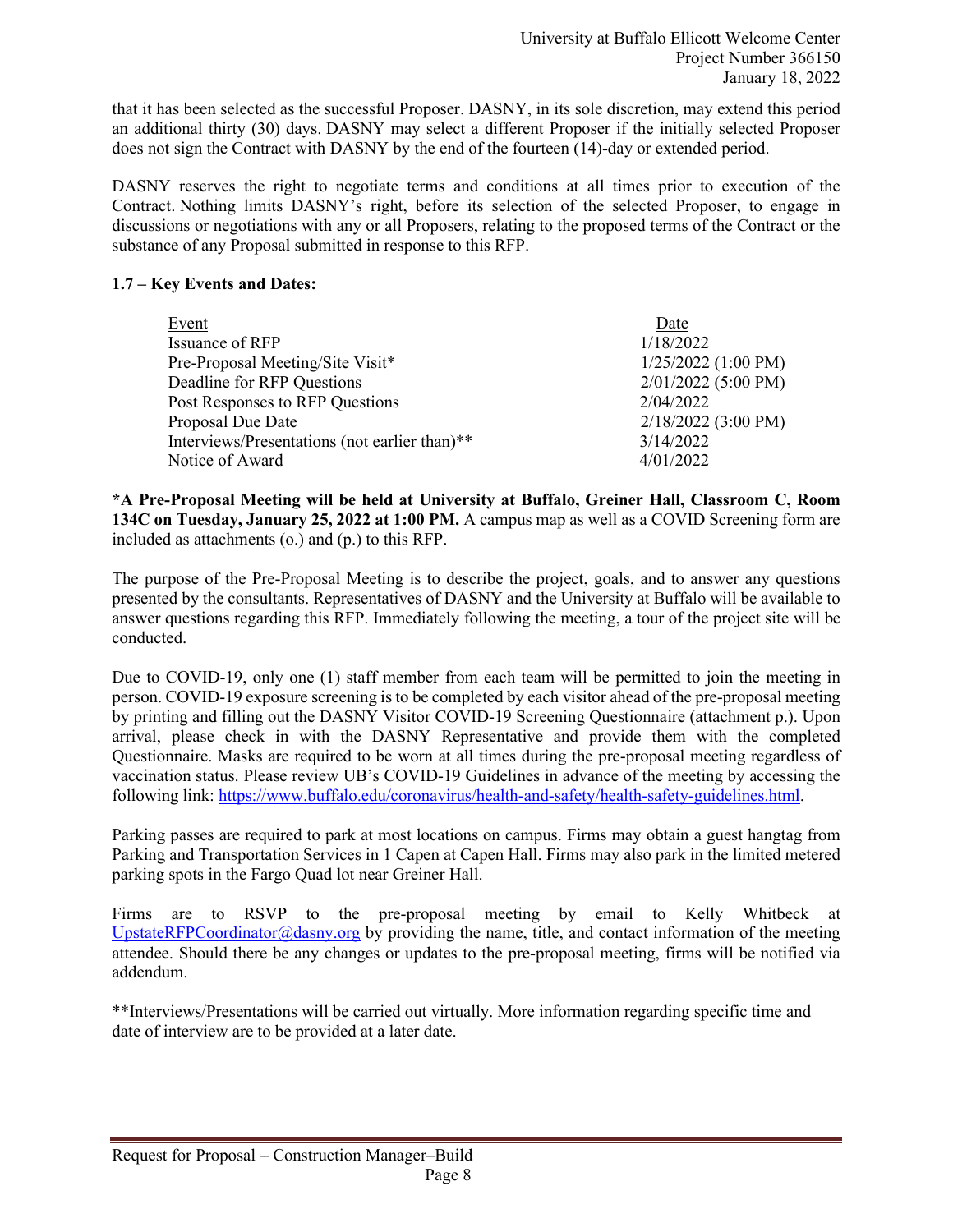#### **1.8 – Preliminary Project Schedule:**

The preliminary project schedule is as follows:

- CM-Build Notice of Award April 1, 2022
- Schematic Design Submission May 2022
- Design Development Submission- August 2022
- Construction Document Submission October 2022
- CM Contractor Bid Phase January 2023
- Construction Start May 22, 2023 $*$
- Substantial Completion Date August 1, 2024\*

\*Construction dates are subject to change based on Owner's requirements.

#### **Section 2 - Engagement Requirements**

#### **2.1 – Scope of Services:**

Refer to Appendix A, "Scope of Services" listed within each of the attached DASNY Contracts (Pre-Construction Contract and Construction Contract) for the detailed scope of services.

#### **2.2 – Qualifications and Certification Requirements:**

Firms responding to this RFP must meet the following:

- Have completed a minimum of three (3) projects of similar size, scope, and complexity within the past ten (10) years, including at least one (1) project providing Construction Manager-at-Risk or CM-Build services on a college campus (multi-phase Project experience in an occupied site is preferred);
- Experience delivering projects within a tight construction schedule;
- Employ an experienced staff with thorough knowledge of their area(s) of expertise;
- Have a working knowledge of the United States Green Building Council (USGBC) LEED rating system, low-energy buildings, buildings achieving a high-performing certificate such as Net Zero and/or Net Zero Ready Buildings, Passive House, and Living Building Challenge, or other sustainability programs;
- Project estimating capabilities;
- An established and verified QA/QC Program; and
- An effective Safety Plan.

#### **2.3 – Project Management Software:**

In accordance with the General Conditions for Construction and the General Requirements for Construction, Project Management Software such as Primavera Contract Management<sup>Tm</sup>, Primavera P6<sup>Tm</sup>, or PMWeb®, will be utilized as the management tool to plan, track, and record all project-related schedules, correspondence, submittals, transmittals, meeting minutes, requests for information, daily logs, project costs, change management, and reporting. In addition, DASNY at their option will deploy these systems from available web-based and/or Application Service Provider (ASP) system(s). Firms responding to this RFP shall engage these systems, hereinafter referred to as "The Project Management System", for all project deliverables. Should any of the abovementioned software systems be replaced during the term of this engagement, the Construction Manager shall utilize the replacement Project Management Software system for all project deliverables at no additional cost to the Owner.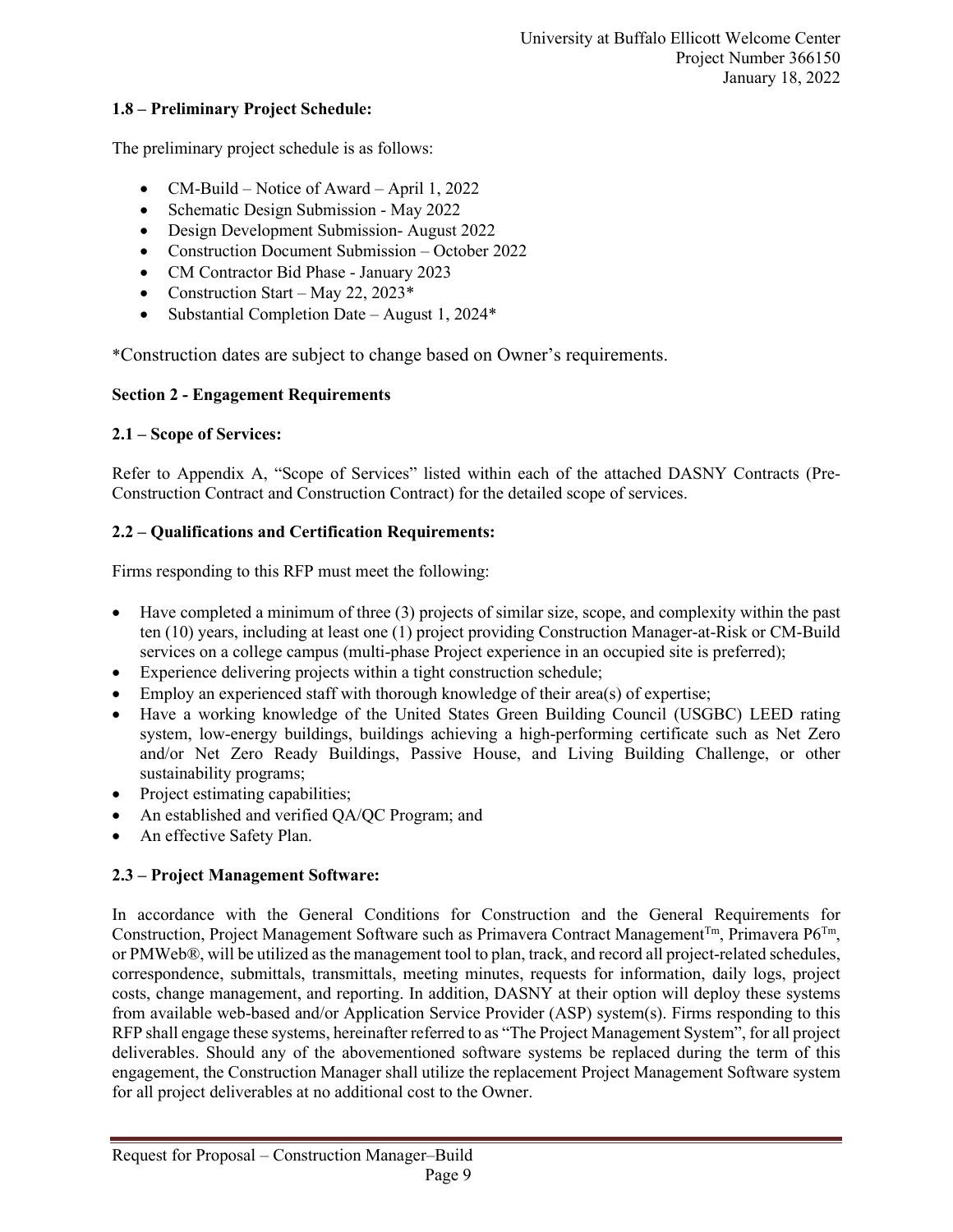# **Section 3 - Content of Technical Proposal**

# **3.1 – Information to be Provided by Proposers:**

The following is a list of required information that must be provided by the Proposer. Provide your response in the same order in which it is requested using numbered tabs that correspond with each of the numbered tabs below. Your technical proposal must contain sufficient information to assure DASNY of its accuracy.

# **Tab 1. Cover Letter**

Include a **cover letter** with the following items:

- a. The name, title, telephone number, and email address of the individual within your firm who will be DASNY's primary contact concerning this RFP.
- b. The primary contact's name, title, telephone number, fax number and email address for each subconsultant who will perform work under this contract.
- c. The identities of the primary staff proposed to provide services relating to this RFP.
- d. A statement to the effect that your firm is willing to perform all services identified in Section 2, Item 2.1 and will abide by the terms of the RFP, including all attachments.
- e. The cover letter must be signed by the individual(s) authorized to bind your firm contractually. Indicate the title or position that the signer holds within your firm. DASNY reserves the right to reject a technical proposal that contains an unsigned cover letter. If the Proposer is a joint venture, the proposal shall be signed by the joint venture. Anyone signing the proposal as an agent shall file with it, legal evidence of his or her authority to execute such proposal.

#### **Tab 2. General Qualifications**

Provide descriptive information demonstrating your firm's qualifications for completing this project and a statement as to why your firm should be selected. DASNY requests that each Proposer provide information regarding the following:

- a. A description of your firm's organization and the resumes of partners, principals, associates, and other key staff proposed to provide services to DASNY, with particular emphasis on experience with alternative construction procurement methods and Construction Management experience.
- b. A description of your firm's experience providing similar services including recent (within the last 10 years), relevant project experience, for the public and private sector. Provide a minimum of five (5) recent, relevant projects examples of similar size, scope, and complexity. Identify whether your firm served as the prime or sub, the dollar value of the contract, the name and contract information of the owner, the name and contact information of the consultant, and a description of the work. In addition, provide the names, titles, and phone numbers of at least three (3) references, excluding DASNY employees and a summary of the services provided.
- c. Provide a completed Utilization Plan and Scope Verification Form, included in this RFP as attachments, listing all proposed sub-consultants including ESD Certified M/WBE firms you "may" use if selected for this contract. **No dollar amounts should be entered at this time**. Upon selection, a new plan with dollar amounts will be required. The goals for this contract are 18% MBE & 12% WBE. The goals refer to the percentage of utilization of your M/WBE subconsultants.
- d. Provide a complete Diversity Questionnaire, included in this RFP as an attachment. It is the goal of DASNY to utilize qualified firms that have a demonstrated history of hiring, training, developing, promoting, and retaining minority and women staff and to encourage participation by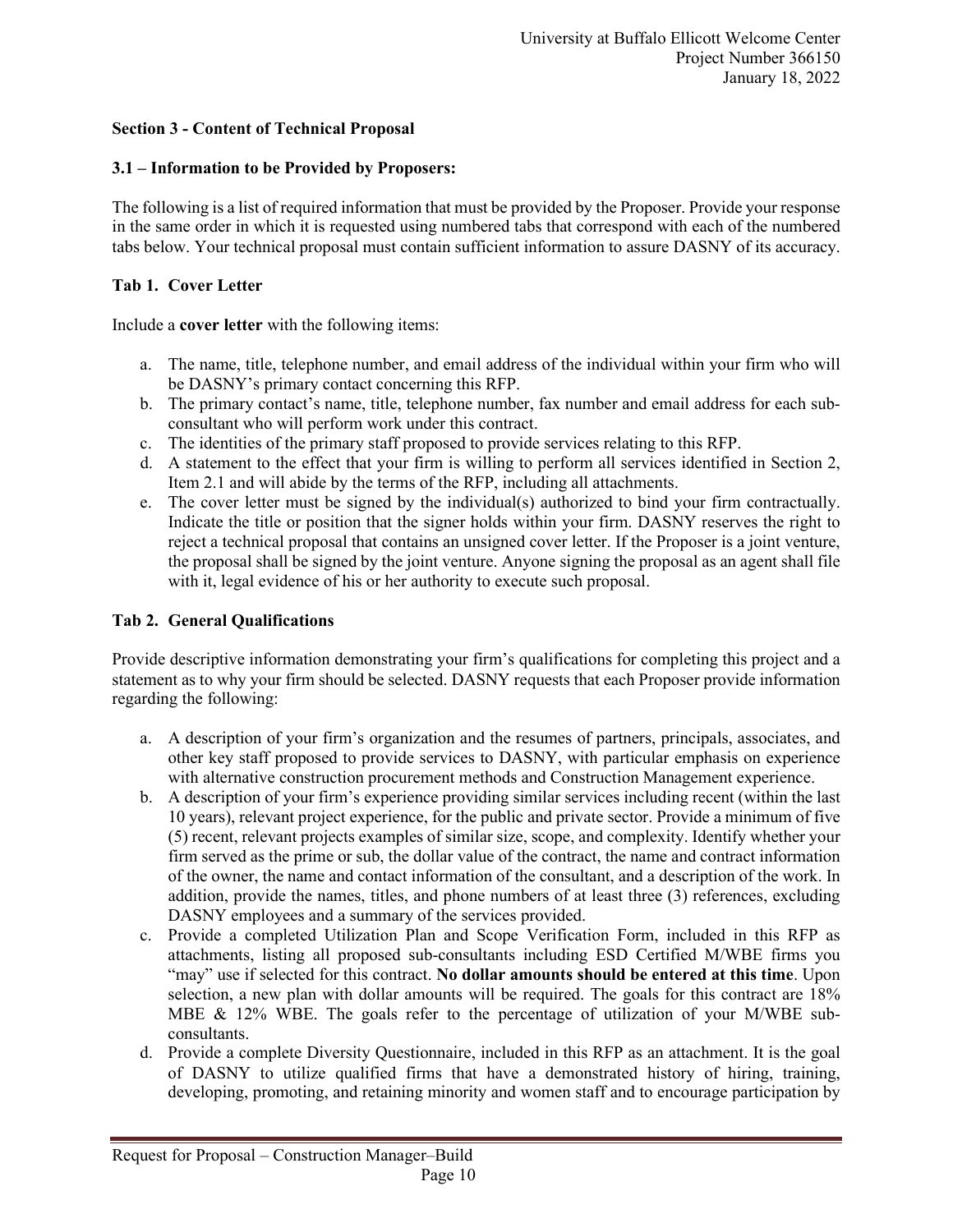certified MWBE firms. This questionnaire elicits information about each responding firm to verify that its work environment demonstrates a strong commitment to diversity.

- e. Provide a completed Use of Service-Disabled Veteran-Owned Businesses Plan, included in this RFP as an attachment listing all proposed sub-consultants including OGS Certified Service-Disabled Veteran-Owned Businesses (SDVOB) that are of equal quality to those that may be obtained from non-SDVOBs if selected for this contract. Certified SDVOBs can be identified at [https://ogs.ny.gov/veterans.](https://ogs.ny.gov/veterans) **No dollar amounts should be entered at this time**. Upon selection, a new plan with dollar amounts will be required. The SDVOB goals for this contract are 6%.
- f. Provide a narrative on how bid packages will be designed or sized to provide opportunities to participants in DASNY's Bonding and Capital Access Program, a program which offers M/WBE's, Statewide, the opportunity to act, on CM Projects, as subcontractors to the CM or as first tier subcontractors to subcontractors to the CM. The trades of the participants in the Bonding and Capital Access Program include, but are not limited to, general construction, electrical, steel erection, insulation, asbestos, and painting. The contract between DASNY and the CM may include requirements for this program.

# **Tab 3. Project Approach**

Provide a descriptive summary, developed in response to the RFP, as to your firm's approach to items including, but not limited to, the information noted below:

- a. Overall Approach: Describe your firm's overall approach to providing the requested scope of services.
- b. Coordination: Provide your firm's approach to engaging with the Design Professional and maintaining a productive working relationship to ensure project success.
- c. Value Analysis: Describe the process by which your firm performs value analysis so as to achieve an appropriate balance between costs, aesthetics, sustainable design and function. Provide a sample value analysis report from one (1) of the projects listed under the Qualifications category (Section 3, Item 2.b). In addition, provide a summary as to this value analysis effort inclusive of total number of items studied, total dollar value, total number of accepted items and total corresponding value of the accepted items.
- d. Constructability Issues: Identify four (4) constructability issues in regard to projects listed under the Qualifications category (Section 3, Item 2.b) and provide a brief description of your firm's approach to reviewing each.
- e. Cost Model/Estimates: Provide the cost model format used on one of the completed projects provided under the Qualifications category (Section 3, Item 2.b) and describe how this cost model was developed and the timing of its updates during design and summarize how the final construction cost related to this cost model. Provide the cost model to be used on this project.
- f. Project Tracking/Reporting: Describe your firm's approach and procedures for project tracking and reporting, including scheduling, accounting, etc. Provide examples of a progress report including schedule tracking, cost control and reporting, and show how the cost model estimates track to the accounting and invoicing.
- g. Quality Assurance/Control Program: Describe how your firm implements quality assurance/control throughout construction. Provide samples/examples of your quality control program inclusive of applicable documentation.
- h. Safety Program Describe your firm's safety program as it pertains to your in-house safety resources, monitoring/enforcement to ensure OSHA compliance, violations, emergency response, evacuation plan and reporting, and Covid mitigation plans and procedures. Provide examples from one of the completed projects under the Qualifications category (Section 3, Item 2.b) of a safety plan that is customized for a specific project and specific activities on that project.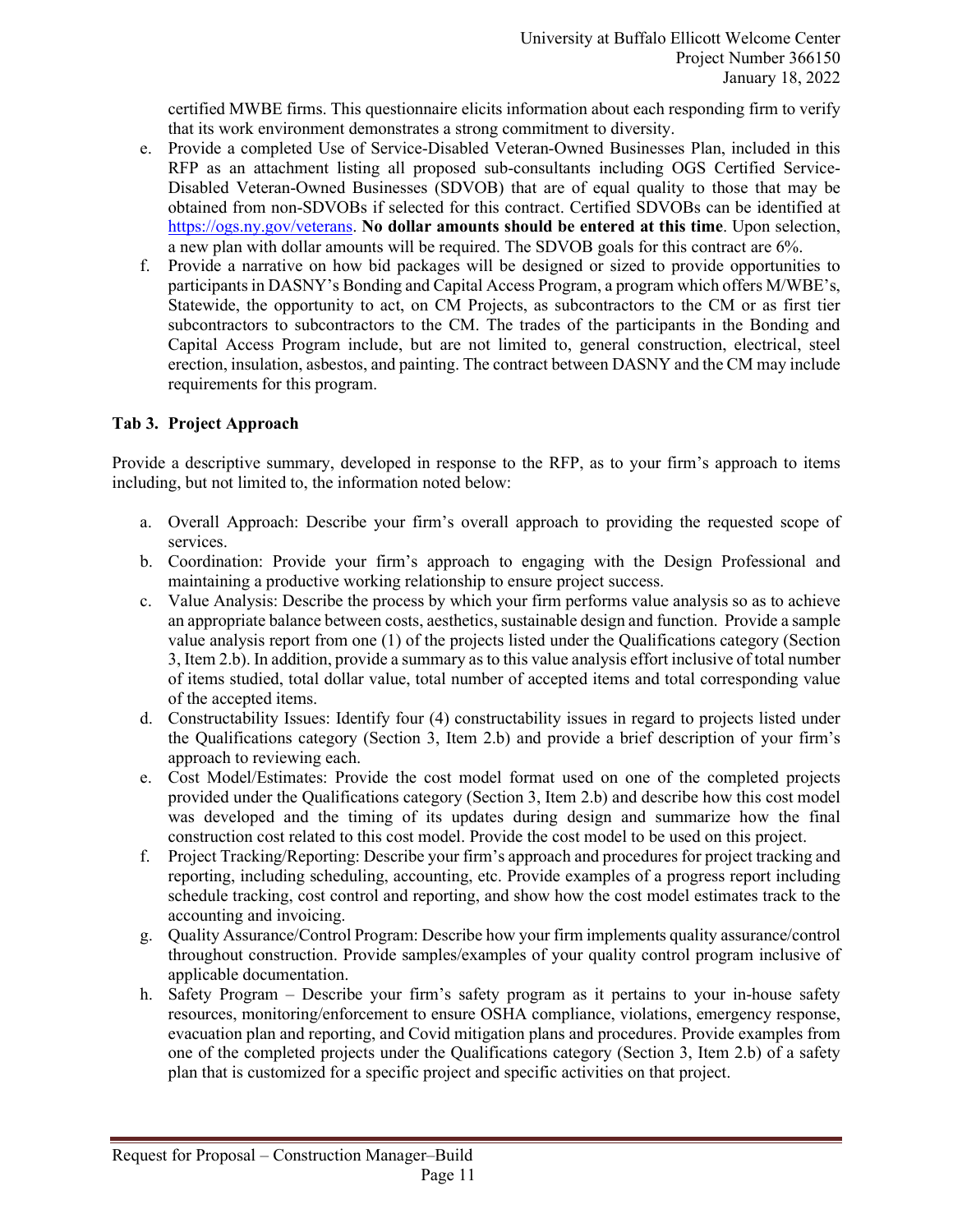- i. Requests for Information (RFI) and shop drawings: Describe your firm's approach to handling these documents to ensure accuracy and timeliness. Provide examples of applicable logs on a project noted in the Qualifications category (Section 3, Item 2.b).
- j. Staffing Plan: Provide a staffing plan illustrating the staff intended for use during the Pre-Construction Phase and another staffing plan illustrating the staffing during the construction phase. Include a description of how your firm will assign and maintain core project team members throughout the life of this project.
- k. EMR Rating: Provide your Experience Modification Rate (EMR)-Workers Compensation Board claim rating.
- l. Subcontractor and Labor Market Analysis: Provide a preliminary procurement plan outlining proposed bid packages and potential subcontractor bidders for each package. Provide input on availability of labor for the various trades for the duration of the project. Provide an example of (sub)contractor outreach performed by your firm to help support the competitive bidding process that includes a brief description of the outreach, the number of contractors solicited, the number of contractors who responded positively to the outreach, and the number of bids ultimately received.
- m. Schedule and Budget: Describe your firm's approach to completing these projects on schedule and your procurement strategy and approach with the subcontractor community to result in a competitive and cost-effective outcome. Include a timeline and schedule for completion of all aspects of the engagement, including a preliminary project schedule.
- n. Sustainability: Describe your approach to Projects using the various green building 3rd party rating systems or incorporating green building technologies into Projects.

#### **Tab 4. Questions, Comments and Objections to the Contract**

As set forth in Section 1.6, above, the Proposer shall identify, in writing, all questions, comments, requests, exceptions, or objections if any, that the Proposer may have to this Contract for DASNY's review and consideration.

#### **Section 4 - Content of Cost Proposal**

# **4.1 – Information to be provided by Proposers:**

The following is a list of required information that must be provided by the Proposer. Provide your response in the same order in which it is requested using numbered side tabs that correspond with each of the numbered tabs below. Your cost proposal must contain sufficient information to assure DASNY of its accuracy.

Tab 1. Include a **cover letter** with the following items:

- a. The name, title, telephone number, fax number and email address of the individual within your firm who will be DASNY's primary contact concerning this RFP.
- b. A statement to the effect that the price quoted is an irrevocable offer good for 120 days.
- c. The cover letter must be signed by the individual(s) authorized to bind your firm contractually. Indicate the title or position that the signer holds within your firm. DASNY reserves the right to reject a cost proposal that contains an unsigned cover letter.
- Tab 2. Provide estimated staffing requirements and costs associated with performing the identified Scopes of Service for Pre-Construction Phase and Construction Work Phase as follows:
	- a. Pre-Construction Phase: Direct Salary Costs (hours and rates).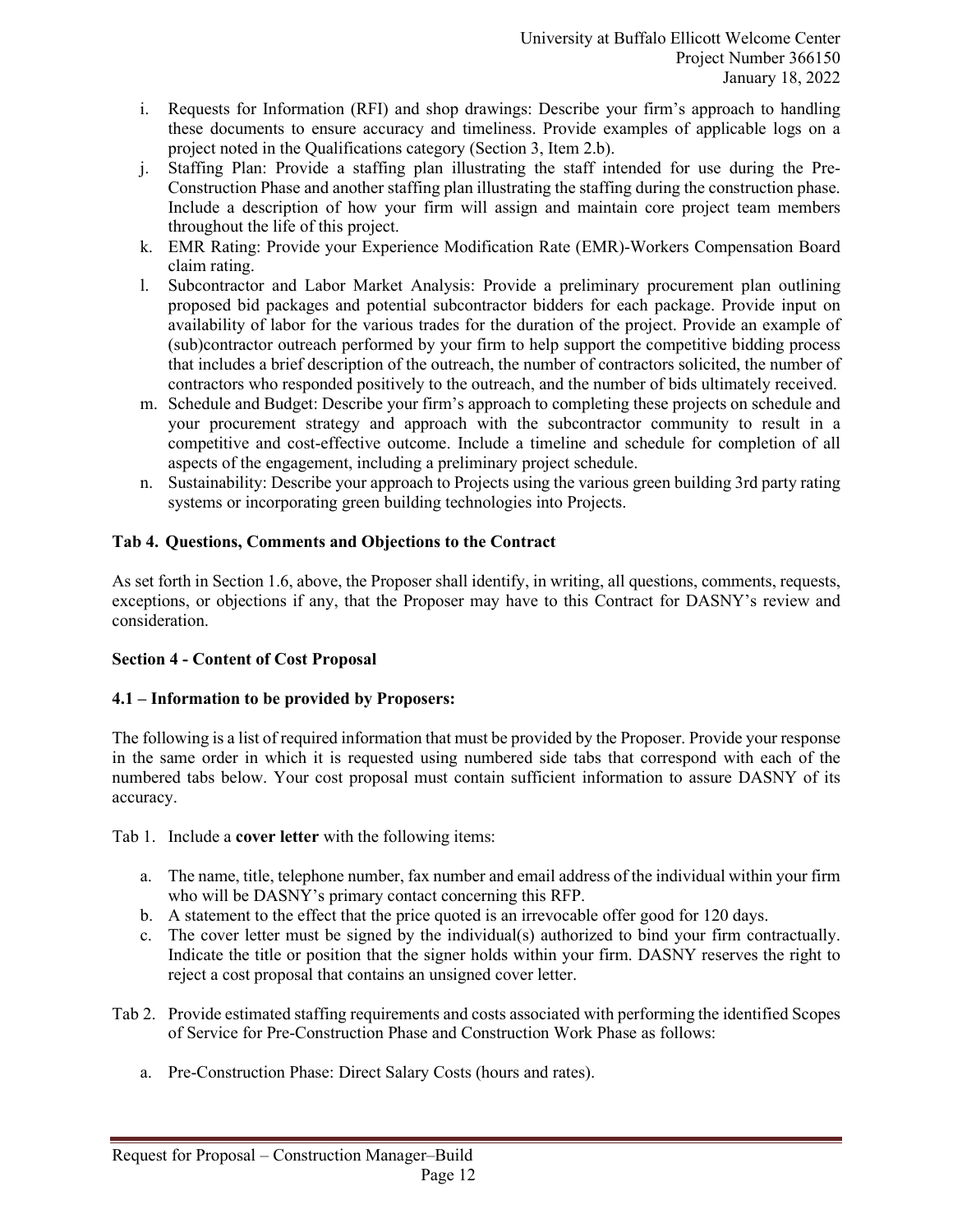- b. Pre-Construction Phase: Fringe Benefits including a detailed breakdown of the components of your fringe benefit rate.
- c. Pre-Construction Phase: Overhead and Profit in accordance with (Section 4, Item 3).
- d. Construction Phase: Field Staff Direct Salary Costs (hours and rates)
- e. Construction Phase: Field Staff Fringe Benefits including breakdown (if different from Section 4, Item  $2.b$ ).
- f. Construction Phase: Fee Percentage in accordance with (Section 4, Item 5).

Note: General Conditions Work Items shall be included as part of Construction Contract as per Appendix B of said Contract.

- Tab 3. Provide documentation indicating your firm's Overhead and Profit Multiplier for the Pre-Construction Phase. The calculation should include all direct labor expenses, indirect and operating expenses, and proposed profit.
- Tab 4. Complete the attached Classification & Rate Form to support the unloaded salaries and rates of your employees detailed in Section 4, Item 2.a and 2.d.
- Tab 5. Provide a Construction Phase Fee Percentage for the management of the Construction Phase. The Fee Percentage shall be applied to the initial value of the Trade Contracts, Bonds, Sub-Guard Insurance, as approved by the OWNER (please review the contract terms and conditions of the Construction Phase Contract for additional information), to arrive at the CM's management fee for this project. The Fee Percentage includes all CM home office costs, including officers as well as home office and local office support staff, together with all CM overhead costs and profit. This Fee Percentage shall also include all required services of a home office Project Executive, by whatever name called. The fee includes the management of all General Conditions associated with the Project. No additional overhead or profit on direct labor for the Construction Phase will be paid beyond the Construction Phase Fee.
- Tab 6. Provide a statement indicating your firm is able to obtain the required insurances as listed in the attached Sample Insurance Certificate & Requirements.
- Tab 7. Provide an estimated cost for General Liability Insurance coverage for the project.

# **4.2 – Additional Submission Requirements:**

Provide the following forms in separate electronic files. Do not include these forms in your technical or cost proposal.

- Tab 1. Proposers shall submit a Vendor Responsibility Questionnaire ("VRQ") in accordance with Section 11 of this RFP. DASNY requires vendors to file the VRQ online via the New York State VendRep System (the "System"). Proposers must provide a copy of the certification page to DASNY. To enroll in and use the System, see the System Instructions at [https://www.osc.state.ny.us/state](https://www.osc.state.ny.us/state-vendors)[vendors](https://www.osc.state.ny.us/state-vendors) or go directly to the VendRep System online at [https://portal.osc.state.ny.us.](https://portal.osc.state.ny.us/)
- Tab 2. A completed Omnibus Certification form included in this RFP as an attachment.
- Tab 3. Provide a completed W-9 Form, included in this RFP as an attachment. If the Proposer is a joint venture, provide a W-9 in the name of the joint venture and provide a copy of the executed joint venture agreement.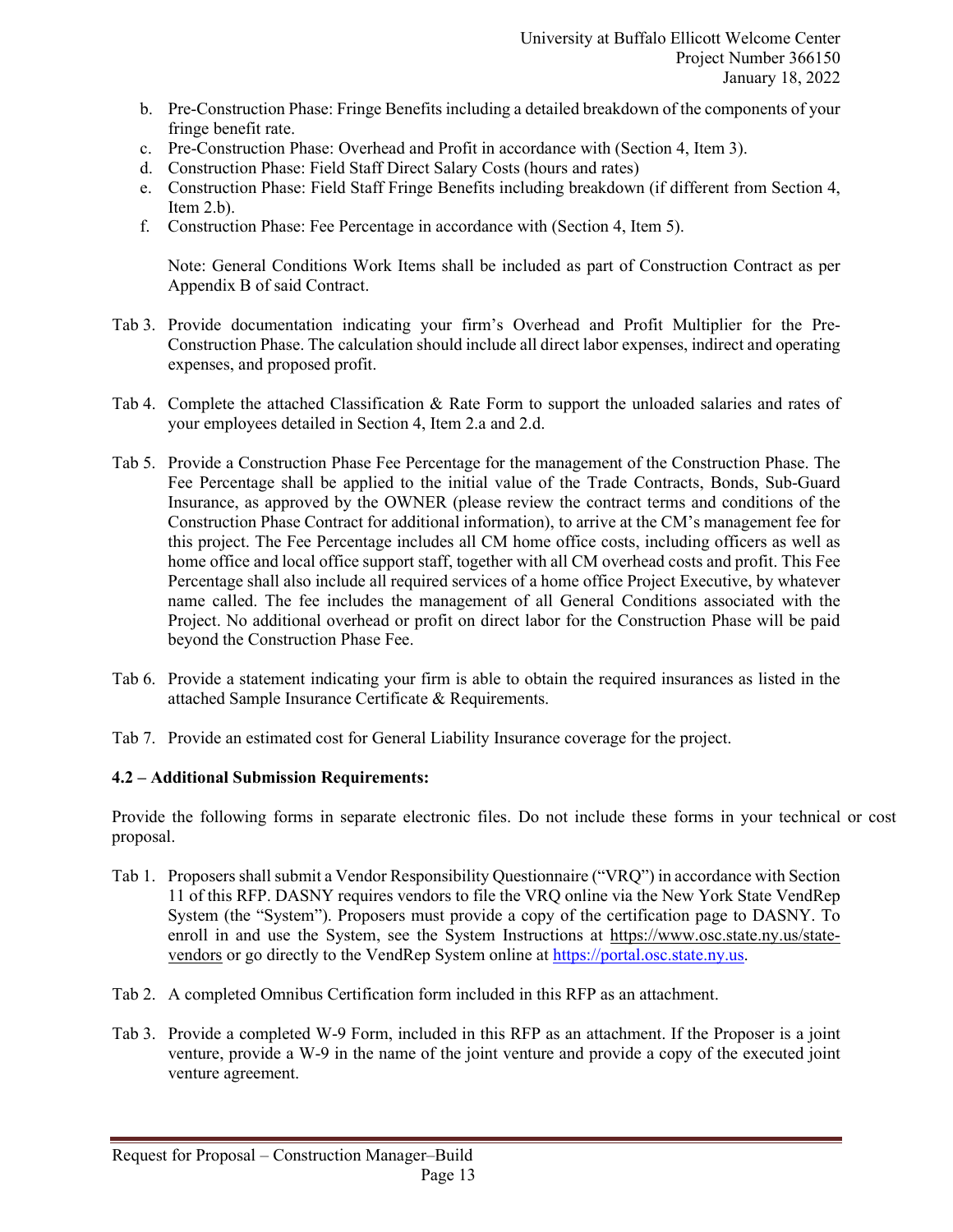#### **Section 5 - Evaluation of Proposals**

The selection process will begin with the review and evaluation of each of the written proposals. The purpose of this evaluation process is twofold: (1) to examine the responses for compliance with this RFP; (2) to identify the complying firms that have the highest probability of satisfactorily performing the scope of services. The evaluation process will be conducted in a comprehensive and impartial manner. The evaluation will be conducted as set forth herein.

#### **5.1 – Preliminary Review:**

DASNY reserves the right to reject and return to the Proposer all proposals received after the RFP due date and time. All proposals will be reviewed to determine if they contain all required submittals specified in Sections 3 and 4. Incomplete proposals may be rejected.

#### **5.2 – Evaluation:**

Proposals will undergo an evaluation process conducted by a Committee selected by DASNY. The Committee will evaluate the proposals based upon the criteria for selection set forth below.

#### **5.3 – Criteria for Selection:**

The criteria for selection shall be the qualifications and requirements listed in Sections 2 and 3.

#### **5.4 – Interviews:**

DASNY reserves the right to determine whether interviews will be necessary. The purpose of the interview is to further document the Proposer's ability to provide the required services and to impart to the Committee an understanding of how specific services will be furnished. The proposed lead principal, as well all other key personnel proposed to provide the services must be present and participate in the interview. The interview will be evaluated on the basis of whether it substantiates the characteristics and attributes claimed by the Proposer in its written response to this RFP and any other information requested by the Committee prior to the interview.

#### **Section 6 - Submission of Proposals**

#### **6.1 – Submission of Technical and Cost Proposal:**

Follow the directions below to upload your proposal electronically. Any technical issues or questions should be directed to the Designated Representative for the Project via email prior to the due date of the RFP. It is strongly encouraged to request access to the site before the due date. DASNY may not be able to assist Proposers with troubleshooting errors if submissions are not made in a timely manner.

- 1. Email [UpstateRFPcoordinator@dasny.org](mailto:UpstateRFPcoordinator@dasny.org) with the subject line: "RFP 7580-Request Access-Firm Name."
	- a. Please provide the name and email address of any additional contact from your firm that may require access to submit the RFP responses through the SharePoint site.
	- b. An expression of interest does not qualify as a request for access. Please ensure that your firm explicitly requests access using the described procedure.
	- c. Please request access at a minimum of 24 hours in advance and ensure access to the site works correctly.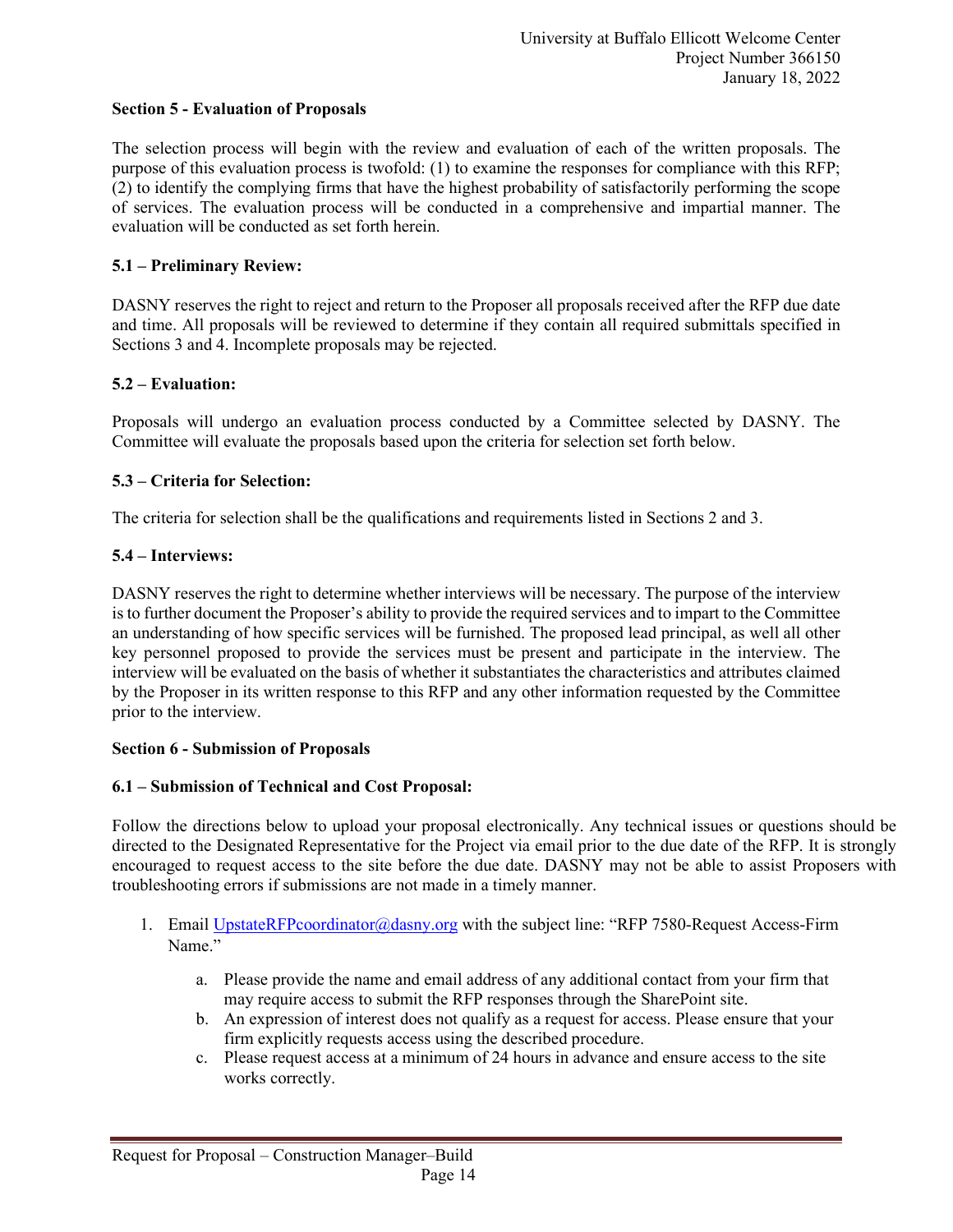- 2. You will receive an email from [UpstateRFPcoordinator@dasny.org](mailto:DownstateRFPcoordinator@dasny.org) with a link to a Microsoft SharePoint site: "UB CM Build RFP 7580." Please confirm receipt of this email and ability to access the SharePoint site.
- 3. Click on the link. If you have an existing Microsoft account, you will be asked to login and then you will be routed directly to the UB CM Build RFP 7580 "Documents" page.
	- a. If you do not have a Microsoft account, you will need to register for a Microsoft account before you can access the link.
- 4. Five documents will need to be uploaded and include:
	- a. Technical Proposal
	- b. Cost proposal
	- c. Vendor Responsibility Certification,
	- d. DASNY Omnibus Certification, and
	- e. W-9 Form

All documents must be saved in PDF format and labeled as directed below:

- a. Technical Proposal:
	- i. Save file as: RFP 7580-Tech-firm name
	- i. Click "Upload" or drag and drop
- b. Cost proposal:
	- i. Save file as: RFP 7580-Cost-firm name
	- ii. Click "Upload" or drag and drop
- c. Vendor Responsibility:
	- i. Save file as: RFP 7580-VRQ-firm name
	- ii. Click "Upload" or drag and drop
- d. DASNY Omnibus Certification:
	- i. Save file as: RFP 7580-Omnibus-firm name
	- ii. Click "Upload" or drag and drop
- e. W-9 Form:
	- i. Save file as: RFP 7580-W9-firm name
	- ii. Click "Upload" or drag and drop
- 5. Once your documents are uploaded, DO NOT OPEN. The document submitted must be your final submission and cannot be modified.
	- a. If you open your documents after they are submitted, the system will show it as "modified"
	- b. The submitted document will remain private and will not be visible to the other Proposers throughout the procurement process.
- 6. The UB CM Build RFP 7580 site will close at 3:01 PM on February 18, 2022. Any questions or issues on submitting must be addressed to the Designated Representative for the Project before that time using the email in Bullet 1. Please ensure you give yourself enough time for uploading all files.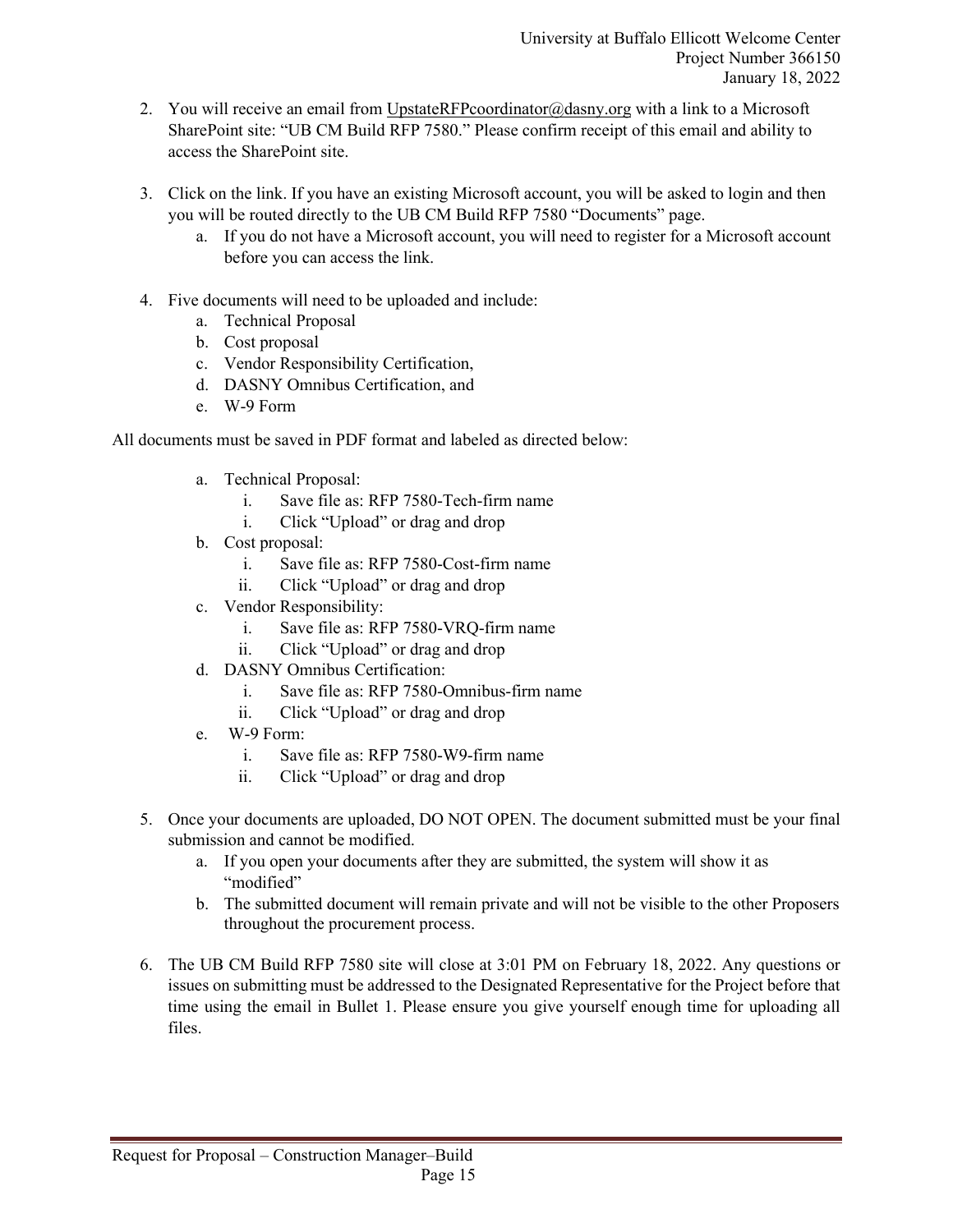#### **Section 7 - Important Information Affecting Proposers**

#### **7.1 – Proposal Requirements:**

1. All inquiries regarding this RFP shall be addressed to the following individual:

Kelly Whitbeck E-mail: UpstateRFPCoordinator@dasny.org

All questions shall be submitted in writing or by email, citing the particular proposal section and paragraph number. Proposers should note that all clarifications and exceptions, including those related to the terms and conditions of the contract are to be resolved prior to the submission of a proposal. A list of all substantive inquires received with relevant responses will be posted on DASNY's website, [www.dasny.org.](http://www.dasny.org/)

- 2. A Proposer may withdraw a proposal any time prior to the final due date and time by written notification, signed by an authorized agent, to the contact person identified in Section 7, Item 7.1.1. The proposal may thereafter be resubmitted, but not after the final due date and time. Modifications offered in any other manner, oral or written, will not be considered.
- 3. If a Proposer discovers an ambiguity, conflict, discrepancy, omission or other error in this RFP, the Proposer should immediately notify the contact person identified in Section 7, Item 7.1.1. Notice of such error or omission should be submitted prior to the final due date and time for submission of proposals. Modifications shall be made by addenda to this RFP. Such clarifications will be given by written notice to all parties who have received this RFP.
- 4. If a Proposer fails, prior to the final due date and time for submission of proposals, to notify DASNY of a known error or an error that reasonably should have been known, the Proposer shall assume the risk of proposing. If awarded the contract, the proposer shall not be entitled to additional compensation or time by reason of the error or its late correction.
- 5. A Proposer indicates its acceptance of the provisions and conditions enumerated in this RFP by submitting a proposal.

#### **7.2 – DASNY Requirements:**

- 1. By submitting a proposal, the Proposer covenants that the Proposer will not make any claims for or have any right to damages because of any misinterpretation or misunderstanding of the specifications or because of lack of information.
- 2. DASNY shall not be liable for any cost incurred by the Proposer in proposal preparation or in activities related to the review of this RFP or any interview costs.
- 3. Other than the contact person identified in Section 7, Item 7.1.1, or their designee(s), prospective Proposers shall not approach DASNY employees during the period of this RFP process about any matters related to this RFP or any proposals submitted pursuant thereto.

#### **7.3 – DASNY Rights and Prerogatives:**

DASNY reserves the right to exercise the following prerogatives: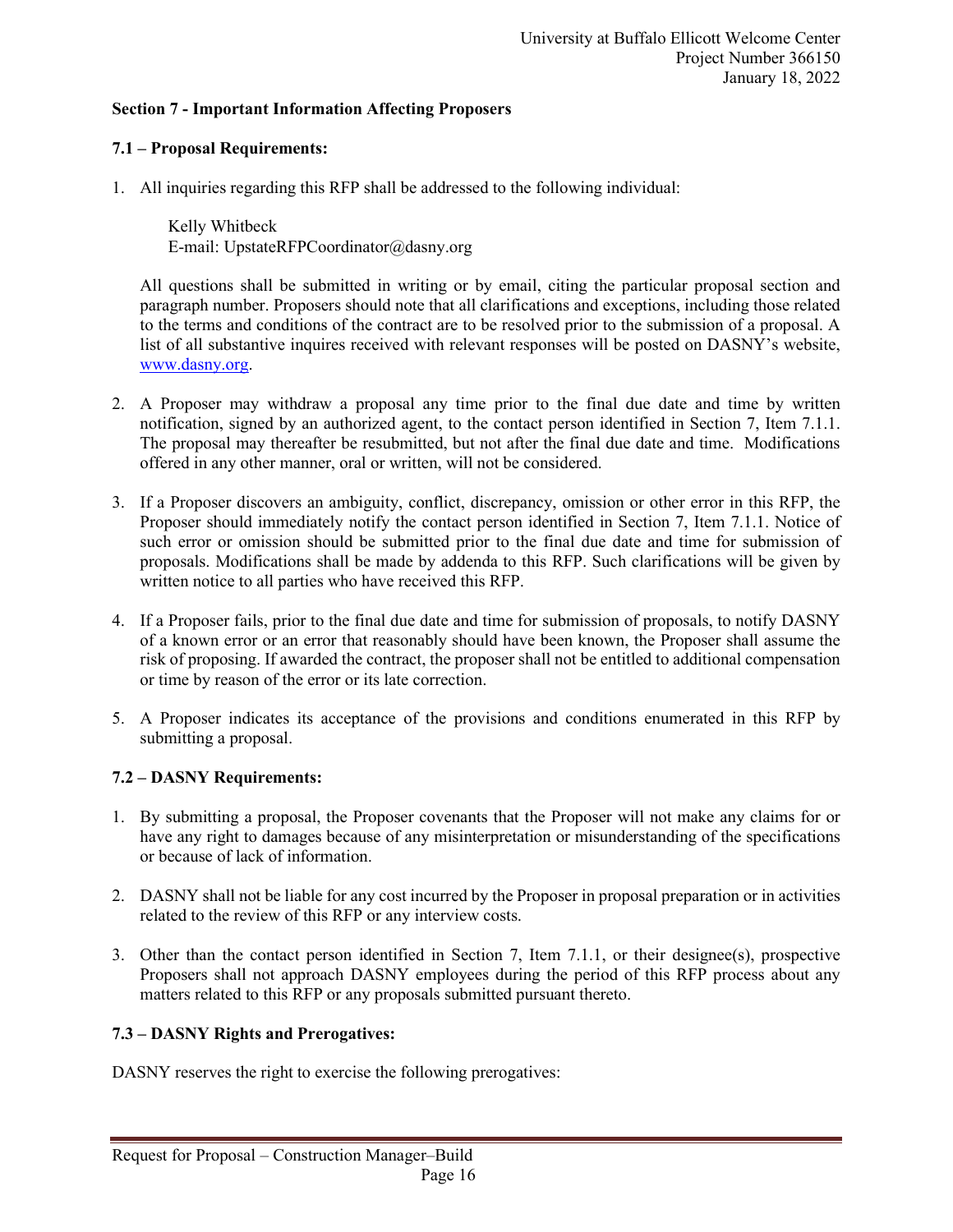- 1. To accept or reject any or all proposals and amend, modify or withdraw this RFP.
- 2. To correct any arithmetic errors in the proposals.
- 3. To change the final due date and time for proposals.
- 4. To accept or reject any of your firm's employees or proposed sub-contractors assigned to provide services on this project and to require their replacement at any time. The Proposer shall obtain the written approval of DASNY of changes to the technical proposal after it is submitted, including any changes with respect to sub-contractors. DASNY shall have the right to reject any proposed change to the Proposer's technical proposal.
- 5. To waive or modify any irregularities in proposals received after prior notification to the Proposer. This will in no way modify the RFP documents or excuse the Proposer from full compliance with its requirements.
- 6. To consider modifications to proposals at any time before the award is made, if such action is in the best interest of DASNY.
- 7. To request a revised cost proposal from firms selected as finalists.
- 8. To accept a proposal for the engagement containing other than the lowest cost proposal.
- 9. To interview Proposers prior to selection.
- 10. To reject any proposal containing false or misleading statements or that provides references that do not support an attribute or condition claimed by the Proposer.
- 11. To begin negotiations with the next most responsive Proposer to this RFP should DASNY be unsuccessful in negotiating a contract with the selected Proposer within a reasonable time frame.
- 12. To contract with more than one firm.

#### **7.4 – Contractual Requirements:**

- 1. Contract
	- a. By submitting a proposal, the successful Proposer agrees to reference the RFP as part of the resulting contract.
	- b. DASNY may award a contract for any or all parts of a proposal and may negotiate contract terms and conditions to meet client program requirements consistent with the RFP.
	- c. Award of a contract is subject to contract negotiation and approval of such contract by the appropriate DASNY authorities.
- 2. Modification of Contract
	- a. Any modification to the original contract signed between the successful Proposer and DASNY will require the mutual consent of the successful Proposer and DASNY.
	- b. Any contract or amendments thereto will be considered effective only after approval and execution by the appropriate DASNY authorities.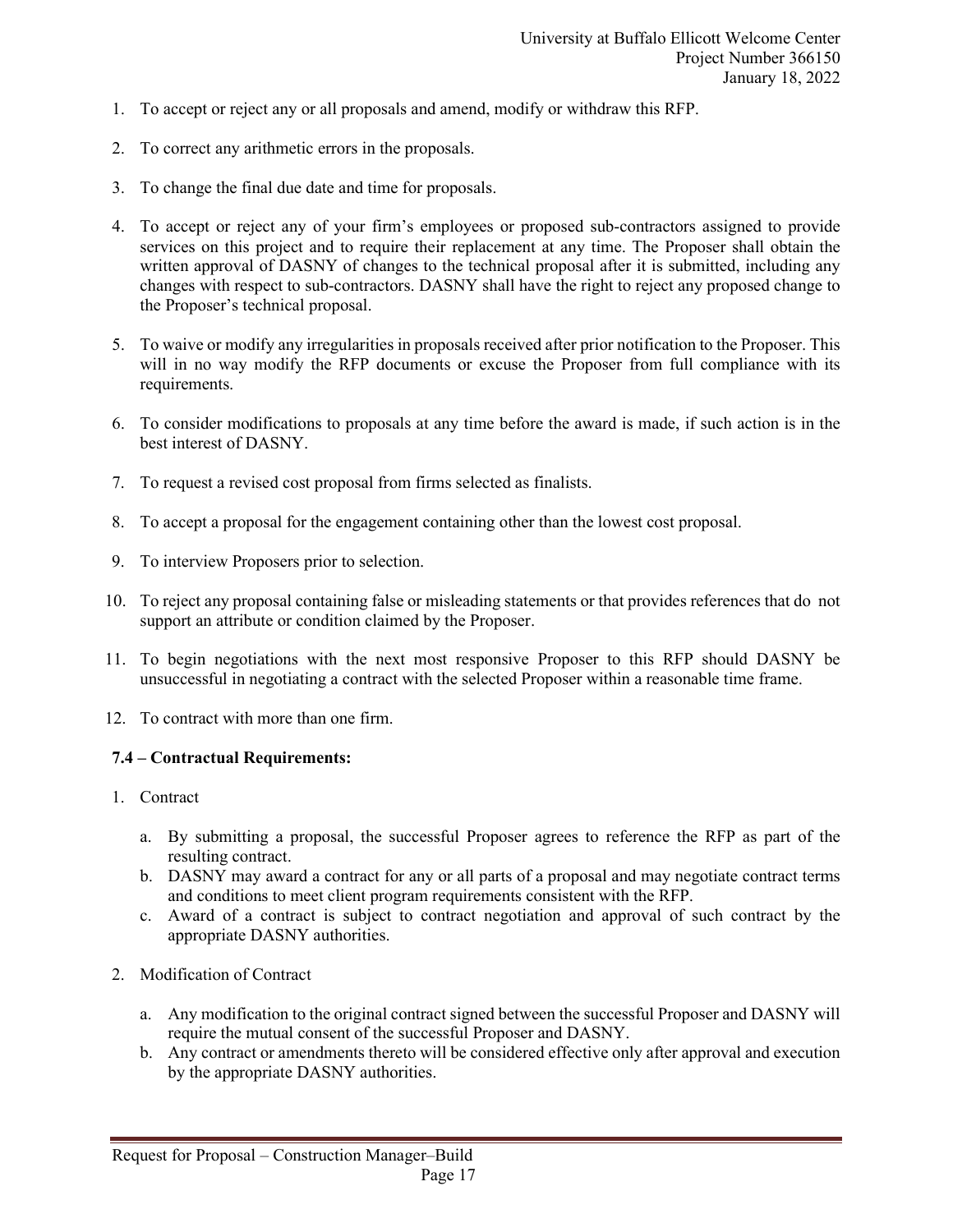3. Interpretation

The contract shall be construed and interpreted in accordance with the laws of New York State. New York State shall be the forum for disputes.

4. Public Announcements

Upon selection of the successful Proposer and contract execution, public announcements or news releases pertaining to the contract shall not be made without prior written consent of DASNY.

#### **Section 8 - Negotiation**

After completion of the selection process, DASNY will commence finalization of the project scope and negotiations with the selected firm(s).

#### **Section 9 - Notification**

Upon completion of the selection process, DASNY will notify all firms of its decision. Notification will be sent to the primary contact only. Shortly after notification the selected firm(s) will be posted on DASNY's website.

#### **Section 10 - Insurance**

The successful Proposer will be required to comply with the Insurance requirements located in Article 10 of the attached Sample Pre-Construction Contract, and Article 9 of the attached Construction Phase Contract.

#### **Section 11 - Vendor Integrity**

As a public entity, DASNY may only contract with entities that are determined to be responsive and responsible and said entities are required to maintain responsibility throughout the term of the services being provided. Proposers shall submit a Vendor Responsibility Questionnaire ("VRQ") which is designed to provide information to assess a proposed vendor's responsibility to conduct business in New York State. All VRQs shall be reviewed in accordance with applicable law, policy, rules, regulations, and guidelines, including without limitation Executive Order Nos. 125, 170.1 and 192.

DASNY requires vendors to file the VRQ online via the New York State VendRep System (the "System"). To enroll in and use the System, see the System Instructions at [http://www.osc.state.ny.us/vendrep/vendor\\_index.htm](http://www.osc.state.ny.us/vendrep/vendor_index.htm) or go directly to the VendRep System online at [https://www.osc.state.ny.us/state-vendors/vendrep/file-your-vendor-responsibility-questionnaire.](https://www.osc.state.ny.us/state-vendors/vendrep/file-your-vendor-responsibility-questionnaire) Proposers must provide their New York State Vendor Identification Number when enrolling. To request assignment of a Vendor ID or for System assistance, contact the Office of the State Comptroller's ("OSC") Help Desk at 866-370-4672 or 518-408-4672 or by email at [ciohelpdesk@osc.state.ny.us.](mailto:ciohelpdesk@osc.state.ny.us)

#### **Section 12 - Freedom of Information Law and Public Disclosure**

This RFP and all information submitted in response to this RFP constitute "records" subject to disclosure pursuant to the New York State's Freedom of Information Law (Public Officers Law, Article 6, § 84-90, the "FOIL Law" or "FOIL"). FOIL reaffirms the public's right to know how government operates and requires that DASNY make its records available for public inspection or copying, except to the extent that